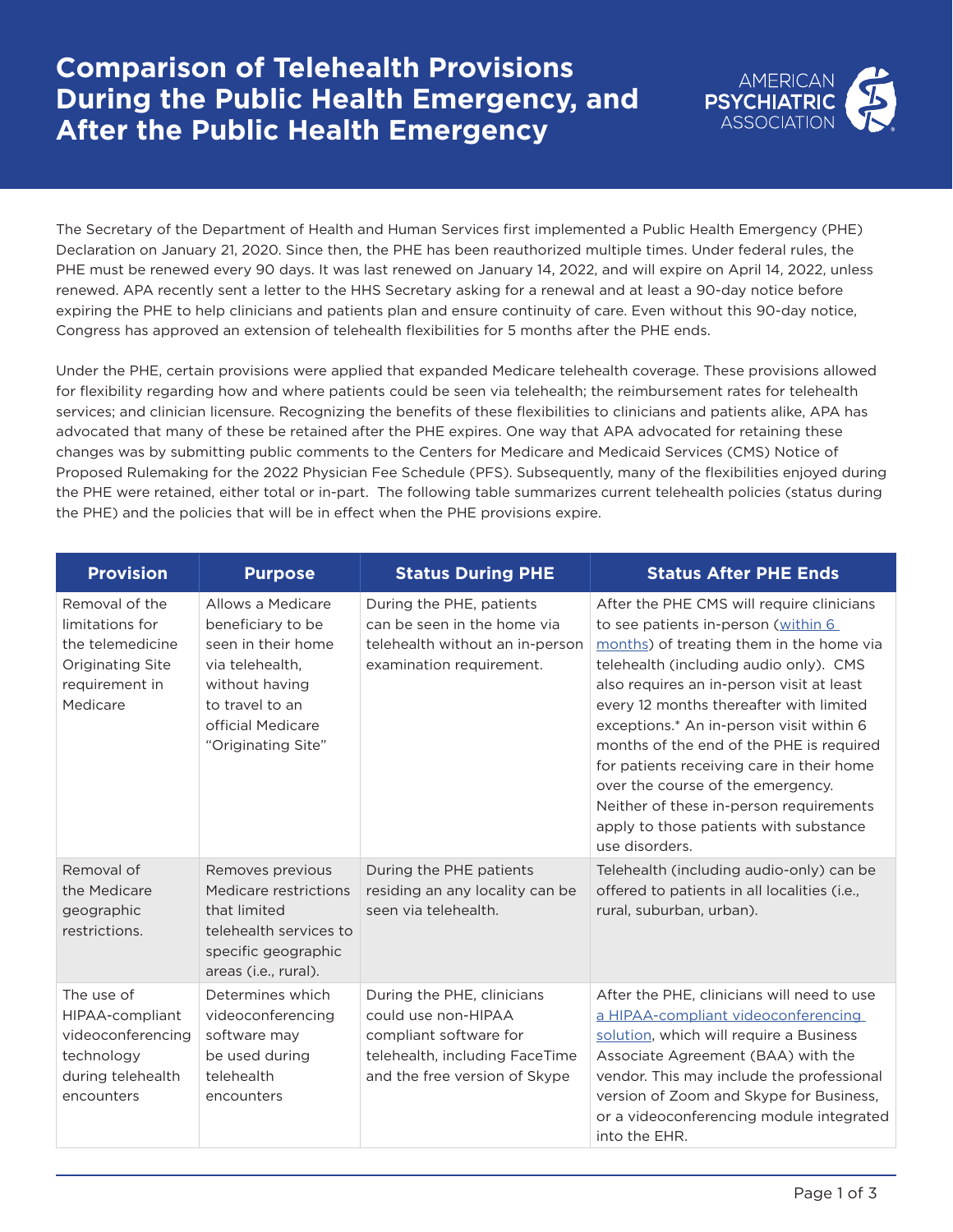| <b>Provision</b>                                                                                          | <b>Purpose</b>                                                                                                                                               | <b>Status During PHE</b>                                                                                                                                                                                                                                                                                                                                                                                                                                                                                                           | <b>Status After PHE Ends</b>                                                                                                                                                                                                                                                                                                                                                                                                                                                                                                                                                                             |
|-----------------------------------------------------------------------------------------------------------|--------------------------------------------------------------------------------------------------------------------------------------------------------------|------------------------------------------------------------------------------------------------------------------------------------------------------------------------------------------------------------------------------------------------------------------------------------------------------------------------------------------------------------------------------------------------------------------------------------------------------------------------------------------------------------------------------------|----------------------------------------------------------------------------------------------------------------------------------------------------------------------------------------------------------------------------------------------------------------------------------------------------------------------------------------------------------------------------------------------------------------------------------------------------------------------------------------------------------------------------------------------------------------------------------------------------------|
| Removal of<br>frequency<br>limitation of<br>treatment in<br>inpatient or<br>nursing facility<br>settings. | To remove the<br>limitations on the<br>number of times<br>per month a patient<br>within inpatient or<br>nursing facilities<br>can be seen via<br>telehealth. | During the PHE, inpatient<br>or nursing facility patients<br>can be seen via telehealth by<br>a provider without specific<br>limitations on the frequency of<br>visits.                                                                                                                                                                                                                                                                                                                                                            | CMS will reinstate the frequency limitation<br>for inpatient care to once every three<br>days. They have permanently reduced<br>the frequency limitation for nursing<br>facility care from once every 30 days to<br>once every 14 days.                                                                                                                                                                                                                                                                                                                                                                  |
| State licensure for<br>Medicare Part B<br>providers                                                       | To allow clinicians to<br>provide telehealth<br>services across state<br>lines                                                                               | During the PHE, any Medicare<br>Part B Beneficiary can be seen<br>by any Medicare provider<br>located in any state in the US<br>as long as they have a full and<br>unrestricted medical license in<br>at least one state but will still<br>need to consider other states'<br>licensure requirements.                                                                                                                                                                                                                               | The physician will be required to hold<br>a complete and unrestricted medical<br>license in the state where the patient is<br>located; however, some states have some<br>temporary or other special telehealth<br>licenses that may continue after the PHE.<br>Check with your state to see the status of<br>this.                                                                                                                                                                                                                                                                                       |
| Reimburse<br>telehealth at the<br>same rate as in-<br>person visits                                       | To allow clinicians to<br>be reimbursed for<br>telehealth visits at<br>the same rate as in-<br>person visits.                                                | During the PHE clinicians<br>used standard CPT coding<br>for telehealth for psychiatric<br>services that included video.<br>Audio-only outpatient E/M<br>services were billed using one<br>of the following codes: 99441,<br>99442, or 99443, and payment<br>for these codes was made<br>similar to that for outpatient<br>E/M visits provided in-person.<br>APA has advocated those<br>payments should remain the<br>same for all services regardless<br>how the patient was seen (in-<br>person, audio/video or audio-<br>only). | CMS has approved the use of standard<br>CPT coding for telehealth and audio-<br>only care for the majority of psychiatric<br>services. APA has asked CMS to clarify<br>how coding for outpatient E/M services<br>should be done. Updates on that and<br>changes to Place-of-Service (POS) codes<br>will be posted as more information is<br>available.                                                                                                                                                                                                                                                   |
| Ryan Haight Act<br><b>Online Pharmacy</b><br>Consumer<br><b>Protection Act</b>                            | Remove the initial,<br>in-person evaluation<br>requirement<br>for prescribing<br>controlled<br>substances via<br>telehealth                                  | Under the Ryan Haight<br>Emergency Exception,<br>clinicians may prescribe a<br>controlled substance via<br>telehealth (live, synchronous<br>audio-video communication)<br>without an initial, in-person<br>examination (or 24-month<br>follow-up) to patients. Patients<br>with SUD and being prescribed<br>buprenorphine can also have<br>an initial, audio-examination to<br>be prescribed buprenorphine.                                                                                                                        | The DEA still has not released a<br>proposed rule that would outline the<br>regulations for how a clinician could apply<br>for a "special registration" to allow them<br>to prescribe a controlled substance via<br>telehealth without an initial, in-person<br>examination. APA has recently submitted<br>a letter along with 72 other organizations,<br>calling for such a special registration<br>process to be released and used as a<br>glidepath toward permanently removing<br>any requirement for an initial, in-person<br>examination (at the clinician's discretion<br>and clinical judgment). |